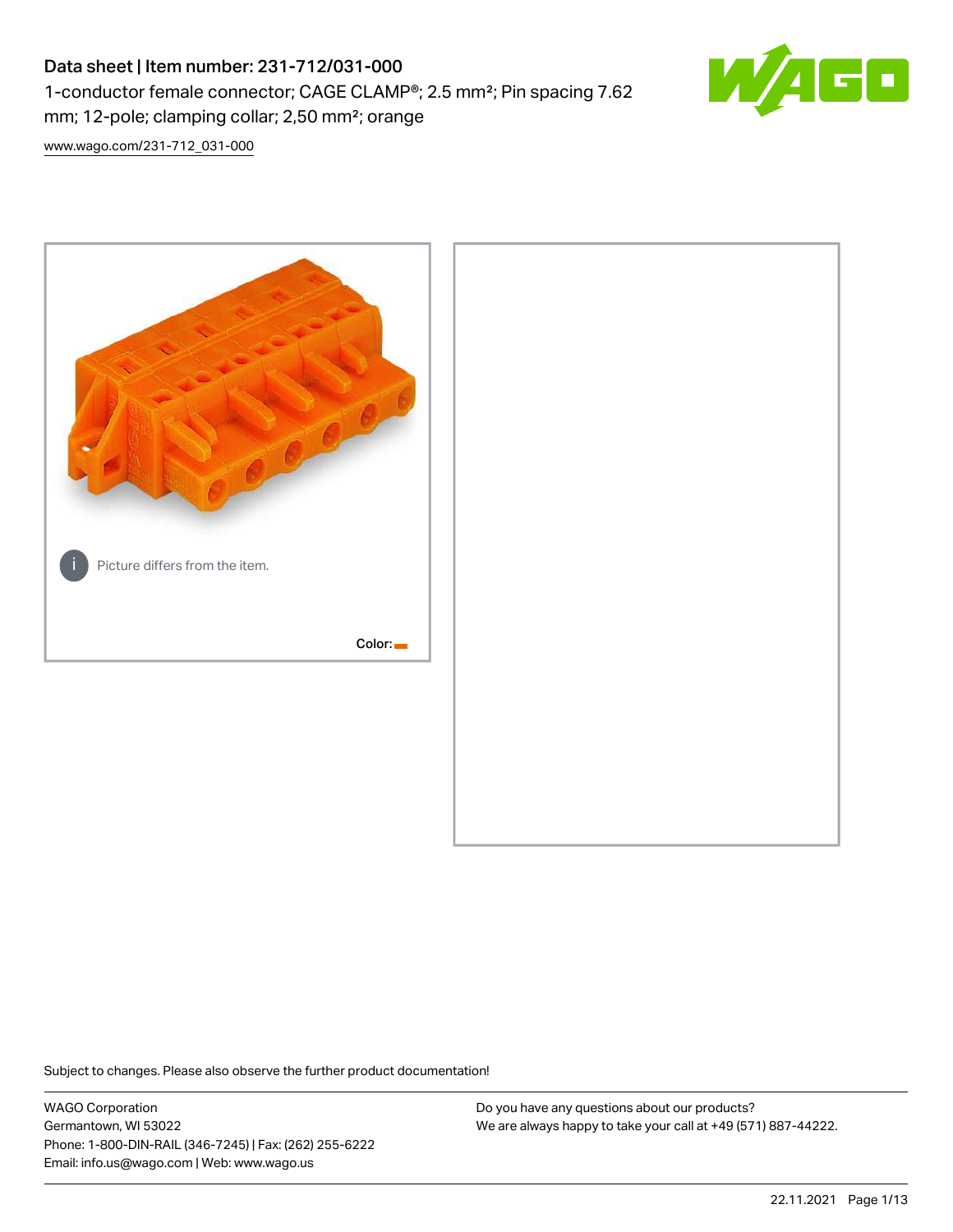



 $L =$  (pole no.  $-1$ ) x pin spacing  $+5.08$  mm

 $L_1 = L + 3$  mm

 $L_2 = L + 8.8$  mm

 $L_3 = L + 14.8$  mm

2- to 3-pole female connectors – one latch only

# Item description

■ Universal connection for all conductor types

Subject to changes. Please also observe the further product documentation!

WAGO Corporation Germantown, WI 53022 Phone: 1-800-DIN-RAIL (346-7245) | Fax: (262) 255-6222 Email: info.us@wago.com | Web: www.wago.us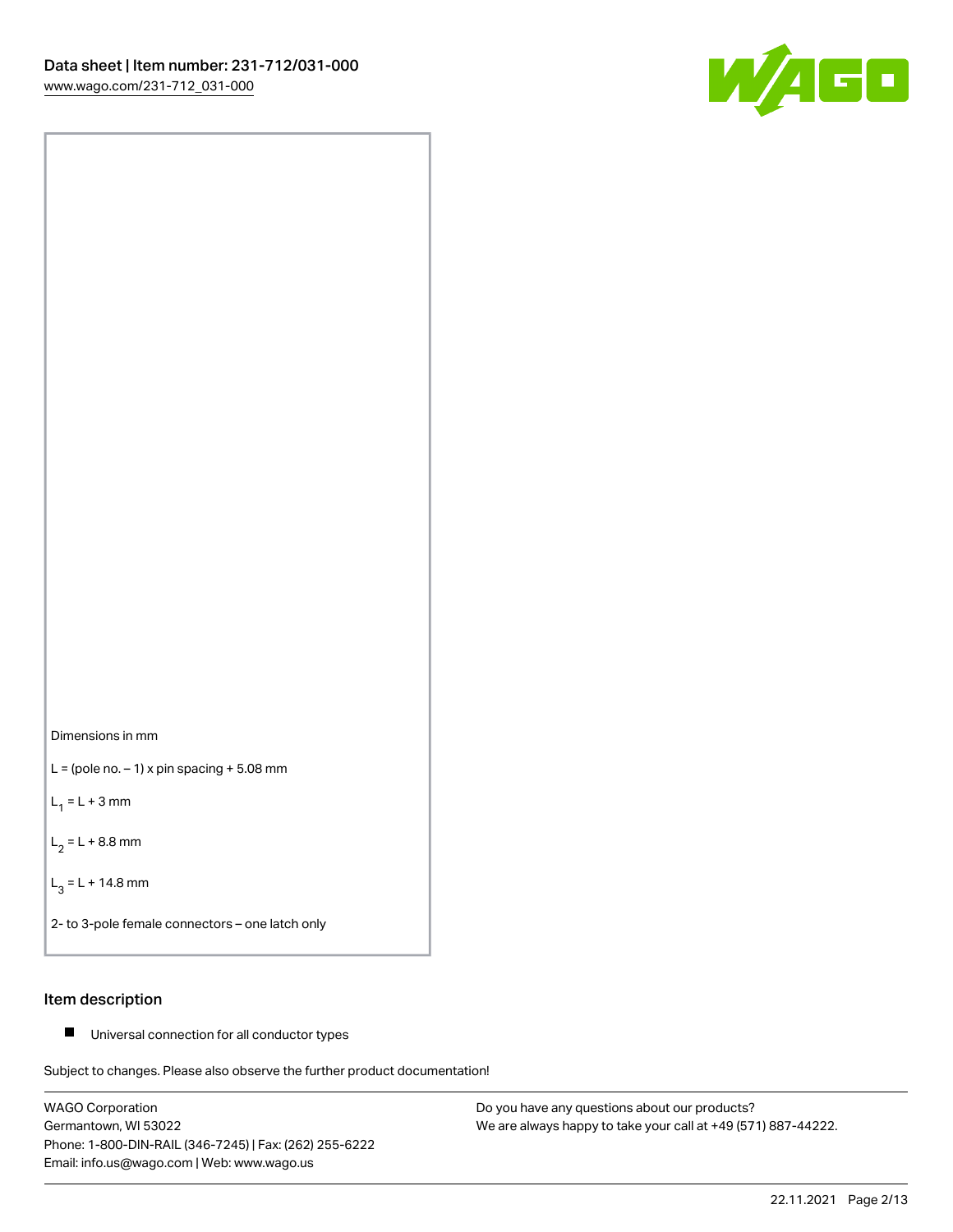

- $\blacksquare$ Easy cable pre-assembly and on-unit wiring via vertical and horizontal CAGE CLAMP<sup>®</sup> actuation
- $\blacksquare$ Integrated test ports
- $\blacksquare$ With coding fingers

# Data

| Safety information 1 | The MCS-MULTI CONNECTION SYSTEM includes connectors<br>without breaking capacity in accordance with DIN EN 61984. When<br>used as intended, these connectors must not be connected<br>/disconnected when live or under load. The circuit design should<br>ensure header pins, which can be touched, are not live when<br>unmated. |
|----------------------|-----------------------------------------------------------------------------------------------------------------------------------------------------------------------------------------------------------------------------------------------------------------------------------------------------------------------------------|
| Variants:            | Gold-plated or partially gold-plated contact surfaces<br>Other versions (or variants) can be requested from WAGO Sales or<br>configured at https://configurator.wago.com/                                                                                                                                                         |

# Electrical data

## IEC Approvals

| Ratings per                 | IEC/EN 60664-1                                                        |
|-----------------------------|-----------------------------------------------------------------------|
| Rated voltage (III / 3)     | 500 V                                                                 |
| Rated surge voltage (III/3) | 6 <sub>k</sub> V                                                      |
| Rated voltage (III/2)       | 630 V                                                                 |
| Rated surge voltage (III/2) | 6 <sub>k</sub> V                                                      |
| Nominal voltage (II/2)      | 1000V                                                                 |
| Rated surge voltage (II/2)  | 6 <sub>k</sub> V                                                      |
| Rated current               | 16 A                                                                  |
| Legend (ratings)            | $(III / 2)$ $\triangle$ Overvoltage category III / Pollution degree 2 |

# UL Approvals

| Approvals per                  | UL 1059 |
|--------------------------------|---------|
| Rated voltage UL (Use Group B) | 300 V   |
| Rated current UL (Use Group B) | 15 A    |
| Rated voltage UL (Use Group D) | 300 V   |
| Rated current UL (Use Group D) | 10 A    |

| <b>WAGO Corporation</b>                                | Do you have any questions about our products?                 |
|--------------------------------------------------------|---------------------------------------------------------------|
| Germantown, WI 53022                                   | We are always happy to take your call at +49 (571) 887-44222. |
| Phone: 1-800-DIN-RAIL (346-7245)   Fax: (262) 255-6222 |                                                               |
| Email: info.us@wago.com   Web: www.wago.us             |                                                               |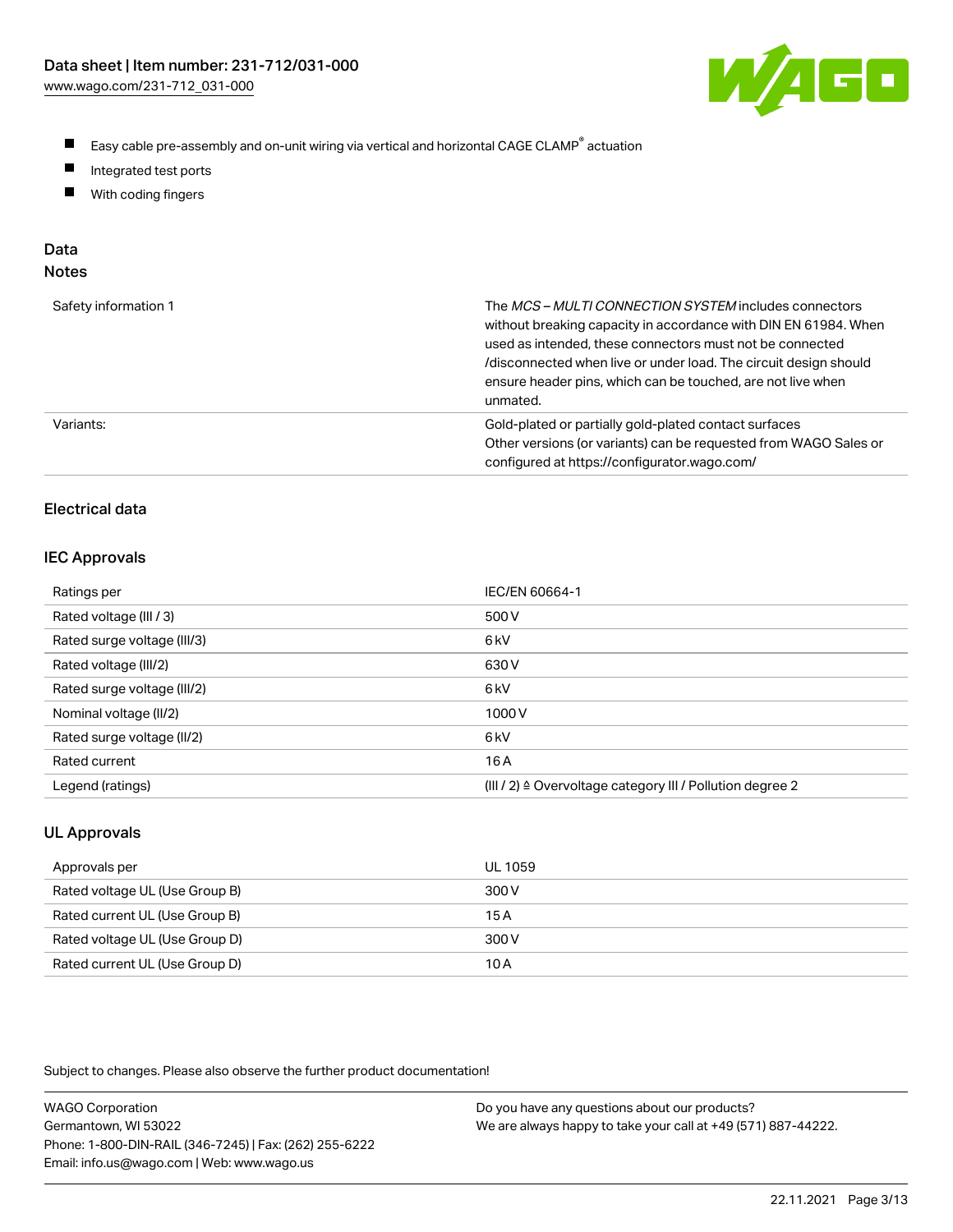

# Ratings per UL

| Rated voltage UL 1977 | 600 V |
|-----------------------|-------|
| Rated current UL 1977 | 1 E   |

# CSA Approvals

| Approvals per                   | CSA   |
|---------------------------------|-------|
| Rated voltage CSA (Use Group B) | 300 V |
| Rated current CSA (Use Group B) | 15 A  |
| Rated voltage CSA (Use Group D) | 300 V |
| Rated current CSA (Use Group D) | 10 A  |

# Connection data

| Total number of connection points |  |
|-----------------------------------|--|
| Total number of potentials        |  |
| Number of connection types        |  |
| Number of levels                  |  |

#### Connection 1

| Connection technology                             | CAGE CLAMP <sup>®</sup>                 |
|---------------------------------------------------|-----------------------------------------|
| Actuation type                                    | Operating tool                          |
| Solid conductor                                   | $0.082.5$ mm <sup>2</sup> / 28  12 AWG  |
| Fine-stranded conductor                           | $0.08$ 2.5 mm <sup>2</sup> / 28  12 AWG |
| Fine-stranded conductor; with insulated ferrule   | $0.251.5$ mm <sup>2</sup>               |
| Fine-stranded conductor; with uninsulated ferrule | $0.252.5$ mm <sup>2</sup>               |
| Strip length                                      | 89 mm / 0.31  0.35 inch                 |
| Number of poles                                   | 12                                      |
| Conductor entry direction to mating direction     | 0°                                      |

# Physical data

| Pin spacing | 7.62 mm / 0.3 inch    |
|-------------|-----------------------|
| Width       | 103.7 mm / 4.083 inch |
| Height      | 14.3 mm / 0.563 inch  |
| Depth       | 26.45 mm / 1.041 inch |

Subject to changes. Please also observe the further product documentation!

WAGO Corporation Germantown, WI 53022 Phone: 1-800-DIN-RAIL (346-7245) | Fax: (262) 255-6222 Email: info.us@wago.com | Web: www.wago.us Do you have any questions about our products? We are always happy to take your call at +49 (571) 887-44222.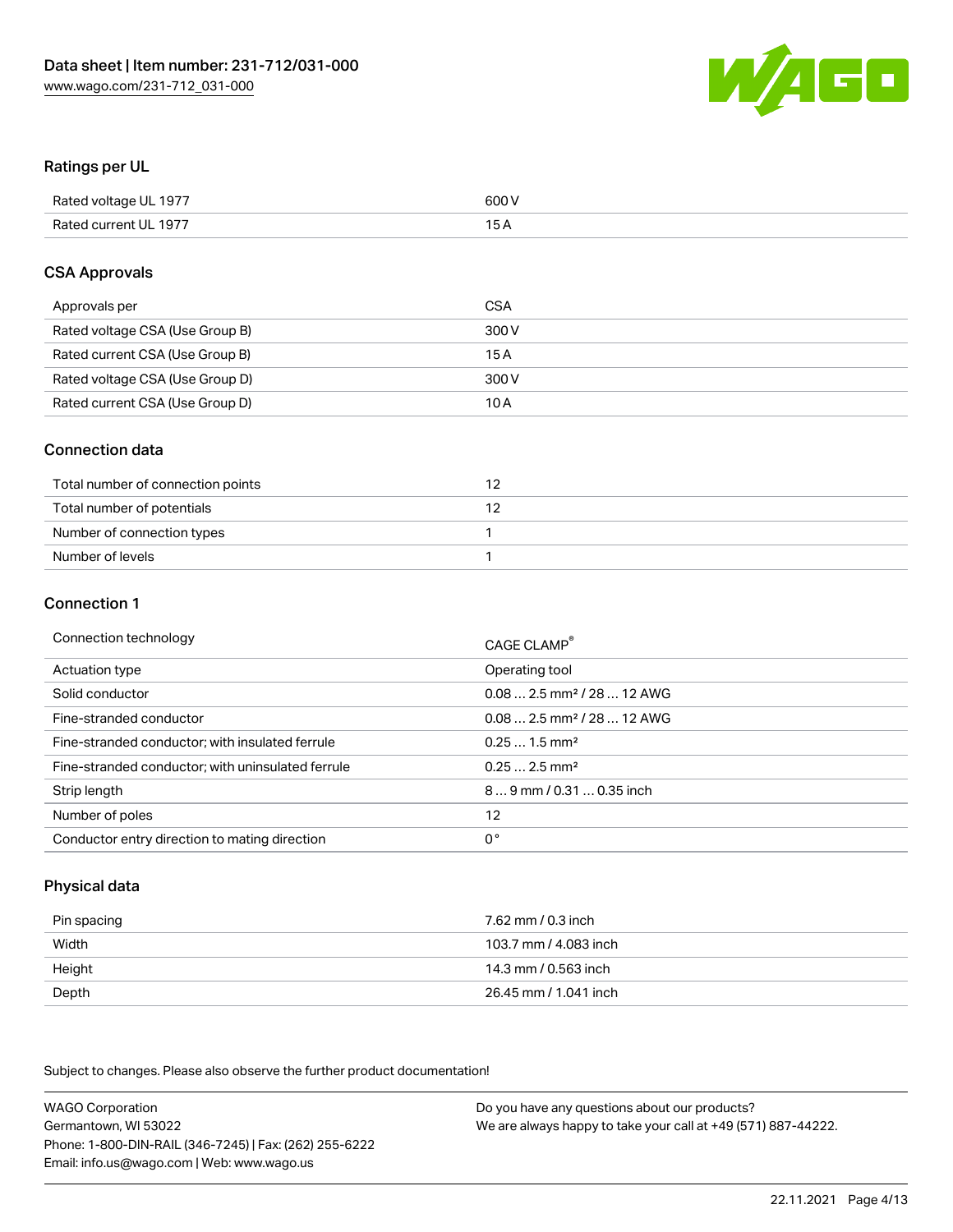

# Mechanical data

| Mounting type | Mounting flange       |
|---------------|-----------------------|
| Mounting type | Feed-through mounting |
|               | Panel mounting        |

# Plug-in connection

| Contact type (pluggable connector) | Female connector/socket |
|------------------------------------|-------------------------|
| Connector (connection type)        | for conductor           |
| Mismating protection               | No                      |
| Locking of plug-in connection      | Without                 |

# Material data

| Color                       | orange                            |
|-----------------------------|-----------------------------------|
| Material group              |                                   |
| Insulation material         | Polyamide (PA66)                  |
| Flammability class per UL94 | V <sub>0</sub>                    |
| Clamping spring material    | Chrome nickel spring steel (CrNi) |
| Contact material            | Copper alloy                      |
| Contact plating             | tin-plated                        |
| Fire load                   | 0.438 MJ                          |
| Weight                      | 26 g                              |
|                             |                                   |

# Environmental requirements

| Limit temperature range<br>. | …+85 °Ր<br>-60…⊸<br>_ _ _ _<br>$-$ |
|------------------------------|------------------------------------|
|------------------------------|------------------------------------|

# Commercial data

| Product Group         | 3 (Multi Conn. System) |
|-----------------------|------------------------|
| PU (SPU)              | 10 Stück               |
| Packaging type        | box                    |
| Country of origin     | DE                     |
| <b>GTIN</b>           | 4044918376877          |
| Customs tariff number | 8536694040             |

# Approvals / Certificates

# Country specific Approvals

| <b>WAGO Corporation</b>                                | Do you have any questions about our products?                 |
|--------------------------------------------------------|---------------------------------------------------------------|
| Germantown, WI 53022                                   | We are always happy to take your call at +49 (571) 887-44222. |
| Phone: 1-800-DIN-RAIL (346-7245)   Fax: (262) 255-6222 |                                                               |
| Email: info.us@wago.com   Web: www.wago.us             |                                                               |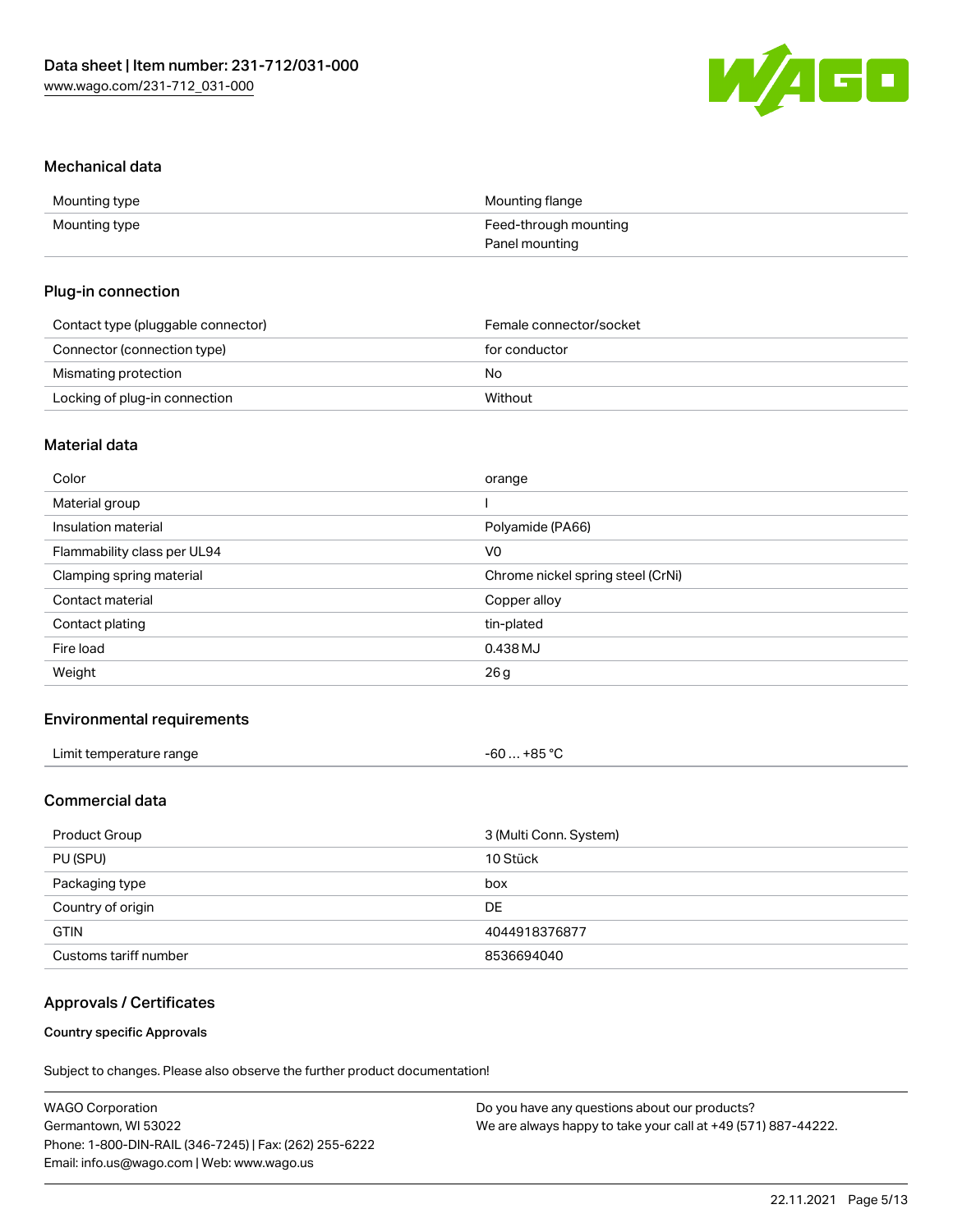[www.wago.com/231-712\\_031-000](http://www.wago.com/231-712_031-000)



| Logo | Approval                               | Additional Approval Text | Certificate<br>name |
|------|----------------------------------------|--------------------------|---------------------|
|      | CВ<br>DEKRA Certification B.V.         | IEC 61984                | NL-39756            |
|      | <b>CSA</b><br>DEKRA Certification B.V. | C <sub>22.2</sub>        | 1466354             |

#### Ship Approvals

|                          |                             |                                 | Certificate |
|--------------------------|-----------------------------|---------------------------------|-------------|
| Logo                     | Approval                    | <b>Additional Approval Text</b> | name        |
| ABS.                     | <b>ABS</b>                  | $\overline{\phantom{0}}$        | $19-$       |
|                          | American Bureau of Shipping |                                 | HG1869876-  |
|                          |                             |                                 | <b>PDA</b>  |
|                          |                             |                                 |             |
|                          | BV                          | <b>IEC 60998</b>                | 11915/D0    |
|                          | Bureau Veritas S.A.         |                                 | BV          |
|                          |                             |                                 |             |
| <b>BUREAU</b><br>VERITAS |                             |                                 |             |

#### UL-Approvals

| Logo                  | Approval                                    | <b>Additional Approval Text</b> | Certificate<br>name |
|-----------------------|---------------------------------------------|---------------------------------|---------------------|
| Ъ.                    | <b>UR</b><br>Underwriters Laboratories Inc. | <b>UL 1977</b>                  | E45171              |
| $\boldsymbol{\theta}$ | <b>UR</b><br>Underwriters Laboratories Inc. | <b>UL 1059</b>                  | E45172              |

# **Counterpart**

#### Item no.731-642

1-conductor male connector; CAGE CLAMP®; 2.5 mm²; Pin spacing 7.62 mm; 12-pole; 2,50 mm²; orange [www.wago.com/731-642](https://www.wago.com/731-642)



| <b>WAGO Corporation</b>                                | Do you have any questions about our products?                 |
|--------------------------------------------------------|---------------------------------------------------------------|
| Germantown, WI 53022                                   | We are always happy to take your call at +49 (571) 887-44222. |
| Phone: 1-800-DIN-RAIL (346-7245)   Fax: (262) 255-6222 |                                                               |
| Email: info.us@wago.com   Web: www.wago.us             |                                                               |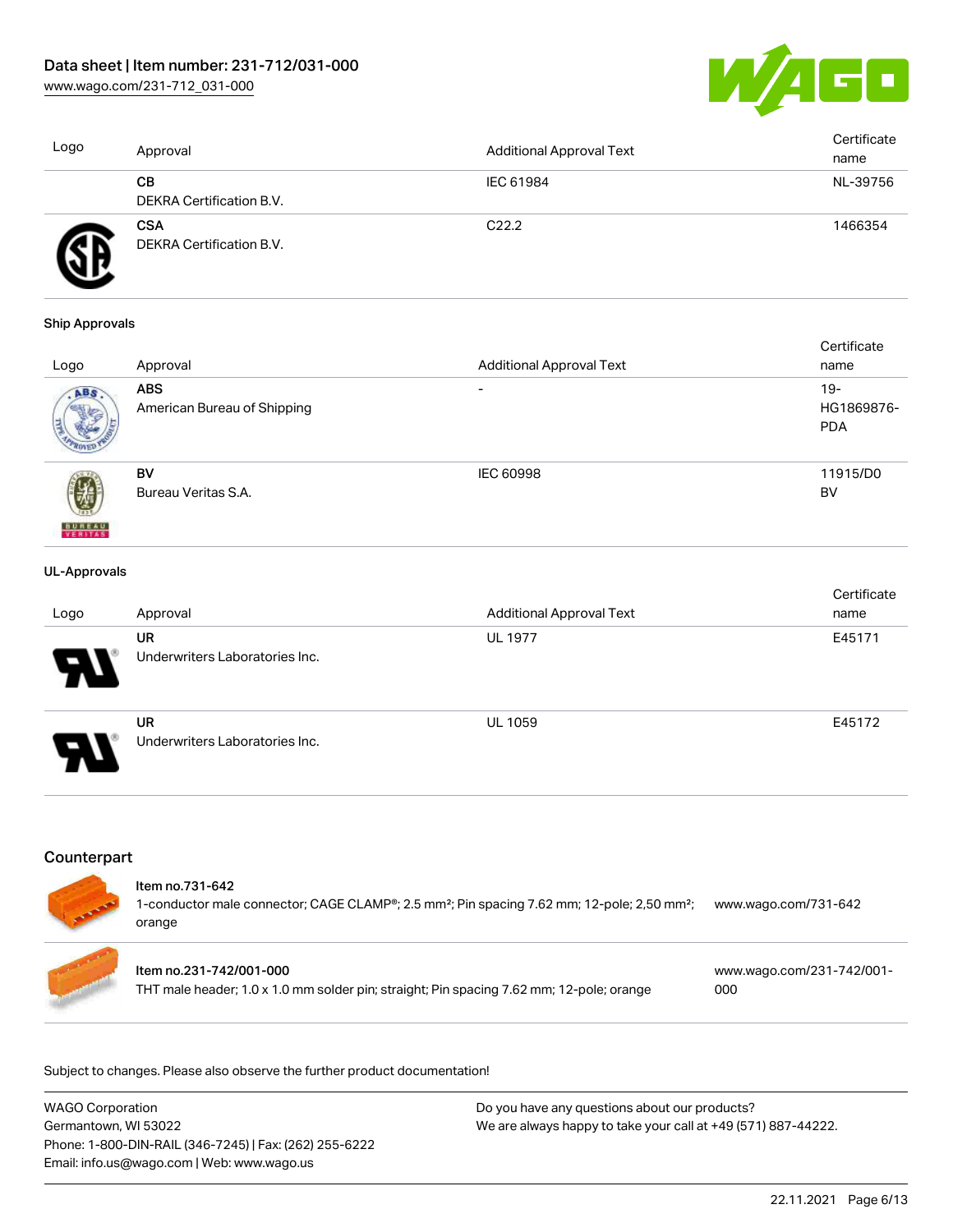



Item no.231-942/001-000

THT male header; 1.0 x 1.0 mm solder pin; angled; Pin spacing 7.62 mm; 12-pole; orange

[www.wago.com/231-942/001-](https://www.wago.com/231-942/001-000) [000](https://www.wago.com/231-942/001-000)

## Optional accessories

| <b>Ferrules</b> |                                                                                                                        |                      |
|-----------------|------------------------------------------------------------------------------------------------------------------------|----------------------|
| Ferrule         |                                                                                                                        |                      |
|                 | Item no.: 216-101                                                                                                      |                      |
|                 | Ferrule; Sleeve for 0.5 mm <sup>2</sup> / AWG 22; uninsulated; electro-tin plated; silver-colored                      | www.wago.com/216-101 |
| Ĭ.              | Item no.: 216-104                                                                                                      | www.wago.com/216-104 |
|                 | Ferrule; Sleeve for 1.5 mm <sup>2</sup> / AWG 16; uninsulated; electro-tin plated; silver-colored                      |                      |
| ī               | Item no.: 216-106                                                                                                      | www.wago.com/216-106 |
|                 | Ferrule; Sleeve for 2.5 mm <sup>2</sup> / AWG 14; uninsulated; electro-tin plated; silver-colored                      |                      |
| Ĭ               | Item no.: 216-102                                                                                                      |                      |
|                 | Ferrule; Sleeve for 0.75 mm <sup>2</sup> / AWG 20; uninsulated; electro-tin plated; silver-colored                     | www.wago.com/216-102 |
| Ĭ.              | Item no.: 216-103                                                                                                      |                      |
|                 | Ferrule; Sleeve for 1 mm <sup>2</sup> / AWG 18; uninsulated; electro-tin plated                                        | www.wago.com/216-103 |
| Î.              | Item no.: 216-123                                                                                                      |                      |
|                 | Ferrule; Sleeve for 1 mm <sup>2</sup> / AWG 18; uninsulated; electro-tin plated; silver-colored                        | www.wago.com/216-123 |
| $\mathbf i$     | Item no.: 216-122                                                                                                      |                      |
|                 | Ferrule; Sleeve for 0.75 mm <sup>2</sup> / AWG 20; uninsulated; electro-tin plated; silver-colored                     | www.wago.com/216-122 |
| Ĭ.              | Item no.: 216-124                                                                                                      |                      |
|                 | Ferrule; Sleeve for 1.5 mm <sup>2</sup> / AWG 16; uninsulated; electro-tin plated                                      | www.wago.com/216-124 |
|                 | Item no.: 216-142                                                                                                      |                      |
|                 | Ferrule; Sleeve for 0.75 mm <sup>2</sup> / 18 AWG; uninsulated; electro-tin plated; electrolytic copper; gastight      | www.wago.com/216-142 |
| 1               | crimped; acc. to DIN 46228, Part 1/08.92                                                                               |                      |
|                 | Item no.: 216-132<br>Ferrule; Sleeve for 0.34 mm <sup>2</sup> / AWG 24; uninsulated; electro-tin plated                | www.wago.com/216-132 |
| $\mathbbm{1}$   |                                                                                                                        |                      |
|                 | Item no.: 216-121<br>Ferrule; Sleeve for 0.5 mm <sup>2</sup> / AWG 22; uninsulated; electro-tin plated; silver-colored | www.wago.com/216-121 |
|                 | Item no.: 216-143                                                                                                      |                      |
|                 | Ferrule; Sleeve for 1 mm <sup>2</sup> / AWG 18; uninsulated; electro-tin plated; electrolytic copper; gastight         | www.wago.com/216-143 |
|                 | crimped; acc. to DIN 46228, Part 1/08.92                                                                               |                      |
| Ť.              | Item no.: 216-131                                                                                                      |                      |
|                 | Ferrule; Sleeve for 0.25 mm <sup>2</sup> / AWG 24; uninsulated; electro-tin plated; silver-colored                     | www.wago.com/216-131 |
|                 | Item no.: 216-141                                                                                                      |                      |
|                 | Ferrule; Sleeve for 0.5 mm <sup>2</sup> / 20 AWG; uninsulated; electro-tin plated; electrolytic copper; gastight       | www.wago.com/216-141 |
|                 | crimped; acc. to DIN 46228, Part 1/08.92                                                                               |                      |
| s.              | Item no.: 216-152                                                                                                      |                      |

Subject to changes. Please also observe the further product documentation!

WAGO Corporation Germantown, WI 53022 Phone: 1-800-DIN-RAIL (346-7245) | Fax: (262) 255-6222 Email: info.us@wago.com | Web: www.wago.us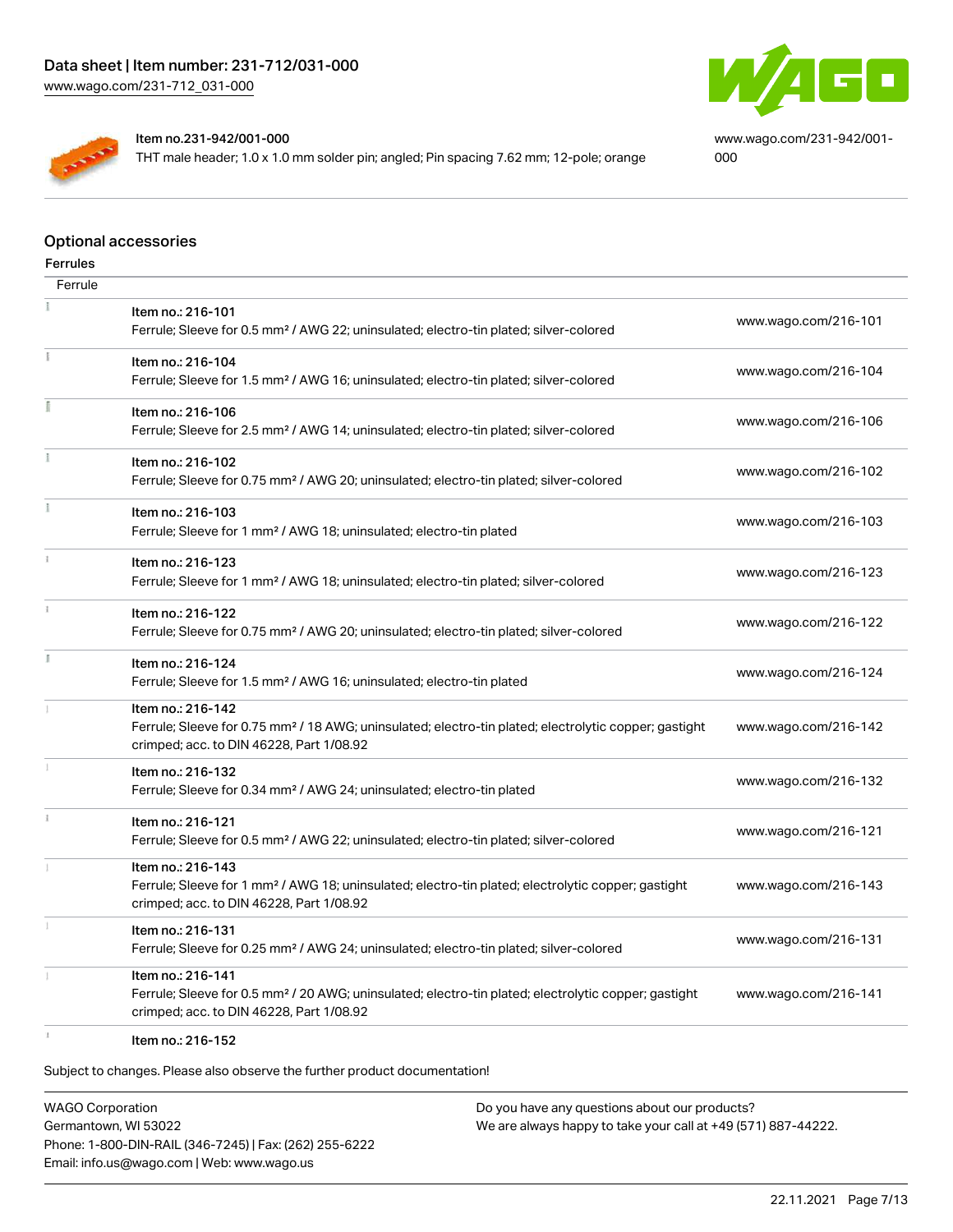

Ferrule; Sleeve for 0.34 mm² / AWG 24; uninsulated; electro-tin plated [www.wago.com/216-152](http://www.wago.com/216-152)

| Item no.: 216-203<br>Ferrule; Sleeve for 1 mm <sup>2</sup> / AWG 18; insulated; electro-tin plated; red                                                                                                 | www.wago.com/216-203 |
|---------------------------------------------------------------------------------------------------------------------------------------------------------------------------------------------------------|----------------------|
| Item no.: 216-202<br>Ferrule; Sleeve for 0.75 mm <sup>2</sup> / 18 AWG; insulated; electro-tin plated; gray                                                                                             | www.wago.com/216-202 |
| Item no.: 216-151<br>Ferrule; Sleeve for 0.25 mm <sup>2</sup> / AWG 24; uninsulated; electro-tin plated                                                                                                 | www.wago.com/216-151 |
| Item no.: 216-204<br>Ferrule; Sleeve for 1.5 mm <sup>2</sup> / AWG 16; insulated; electro-tin plated; black                                                                                             | www.wago.com/216-204 |
| Item no.: 216-144<br>Ferrule; Sleeve for 1.5 mm <sup>2</sup> / AWG 16; uninsulated; electro-tin plated; electrolytic copper; gastight<br>crimped; acc. to DIN 46228, Part 1/08.92; silver-colored       | www.wago.com/216-144 |
| Item no.: 216-201<br>Ferrule; Sleeve for 0.5 mm <sup>2</sup> / 20 AWG; insulated; electro-tin plated; white                                                                                             | www.wago.com/216-201 |
| Item no.: 216-223<br>Ferrule; Sleeve for 1 mm <sup>2</sup> / AWG 18; insulated; electro-tin plated; red                                                                                                 | www.wago.com/216-223 |
| Item no.: 216-241<br>Ferrule; Sleeve for 0.5 mm <sup>2</sup> / 20 AWG; insulated; electro-tin plated; electrolytic copper; gastight<br>crimped; acc. to DIN 46228, Part 4/09.90; white                  | www.wago.com/216-241 |
| Item no.: 216-242<br>Ferrule; Sleeve for 0.75 mm <sup>2</sup> / 18 AWG; insulated; electro-tin plated; electrolytic copper; gastight<br>crimped; acc. to DIN 46228, Part 4/09.90; gray                  | www.wago.com/216-242 |
| Item no.: 216-222<br>Ferrule; Sleeve for 0.75 mm <sup>2</sup> / 18 AWG; insulated; electro-tin plated; gray                                                                                             | www.wago.com/216-222 |
| Item no.: 216-221<br>Ferrule; Sleeve for 0.5 mm <sup>2</sup> / 20 AWG; insulated; electro-tin plated; white                                                                                             | www.wago.com/216-221 |
| Item no.: 216-224<br>Ferrule; Sleeve for 1.5 mm <sup>2</sup> / AWG 16; insulated; electro-tin plated; black                                                                                             | www.wago.com/216-224 |
| Item no.: 216-243<br>Ferrule; Sleeve for 1 mm <sup>2</sup> / AWG 18; insulated; electro-tin plated; electrolytic copper; gastight crimped; www.wago.com/216-243<br>acc. to DIN 46228, Part 4/09.90; red |                      |
| ltem no.: 216-244<br>Ferrule; Sleeve for 1.5 mm <sup>2</sup> / AWG 16; insulated; electro-tin plated; electrolytic copper; gastight<br>crimped; acc. to DIN 46228, Part 4/09.90; black                  | www.wago.com/216-244 |
| Item no.: 216-263<br>Ferrule; Sleeve for 1 mm <sup>2</sup> / AWG 18; insulated; electro-tin plated; electrolytic copper; gastight crimped; www.wago.com/216-263<br>acc. to DIN 46228, Part 4/09.90; red |                      |
| Item no.: 216-264<br>Ferrule; Sleeve for 1.5 mm <sup>2</sup> / AWG 16; insulated; electro-tin plated; electrolytic copper; gastight<br>crimped; acc. to DIN 46228, Part 4/09.90; black                  | www.wago.com/216-264 |
| Item no.: 216-284                                                                                                                                                                                       |                      |

WAGO Corporation Germantown, WI 53022 Phone: 1-800-DIN-RAIL (346-7245) | Fax: (262) 255-6222 Email: info.us@wago.com | Web: www.wago.us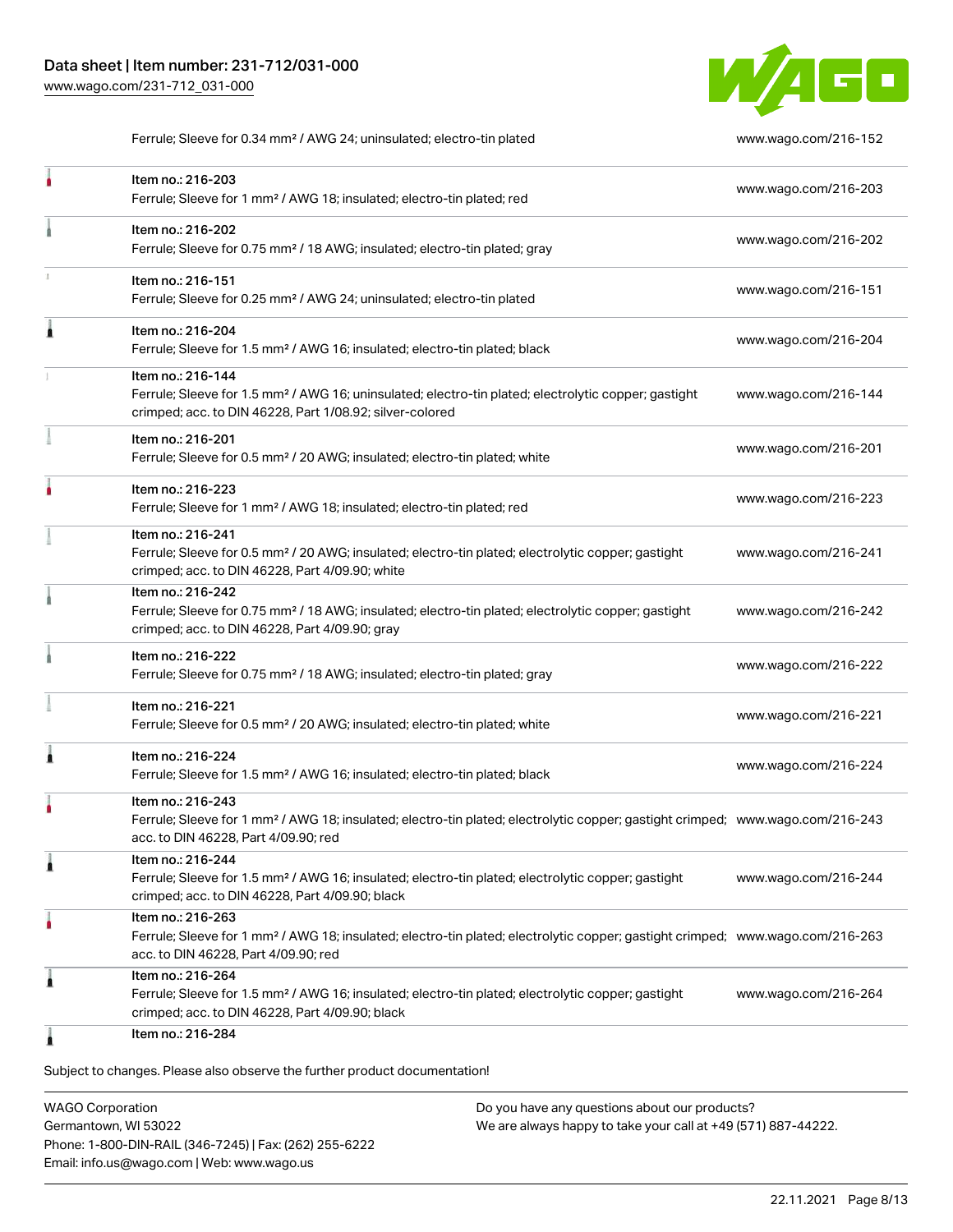

|                      | Ferrule; Sleeve for 1.5 mm <sup>2</sup> / AWG 16; insulated; electro-tin plated; electrolytic copper; gastight<br>crimped; acc. to DIN 46228, Part 4/09.90; black                      | www.wago.com/216-284 |
|----------------------|----------------------------------------------------------------------------------------------------------------------------------------------------------------------------------------|----------------------|
|                      | Item no.: 216-262<br>Ferrule; Sleeve for 0.75 mm <sup>2</sup> / 18 AWG; insulated; electro-tin plated; electrolytic copper; gastight<br>crimped; acc. to DIN 46228, Part 4/09.90; gray | www.wago.com/216-262 |
|                      | Item no.: 216-301<br>Ferrule; Sleeve for 0.25 mm <sup>2</sup> / AWG 24; insulated; electro-tin plated; yellow                                                                          | www.wago.com/216-301 |
|                      | Item no.: 216-321<br>Ferrule; Sleeve for 0.25 mm <sup>2</sup> / AWG 24; insulated; electro-tin plated; yellow                                                                          | www.wago.com/216-321 |
|                      | Item no.: 216-322<br>Ferrule; Sleeve for 0.34 mm <sup>2</sup> / 22 AWG; insulated; electro-tin plated; green                                                                           | www.wago.com/216-322 |
|                      | Item no.: 216-302<br>Ferrule; Sleeve for 0.34 mm <sup>2</sup> / 22 AWG; insulated; electro-tin plated; light turquoise                                                                 | www.wago.com/216-302 |
| Tools                |                                                                                                                                                                                        |                      |
| Operating tool       |                                                                                                                                                                                        |                      |
|                      | Item no.: 231-159<br>Operating tool; natural                                                                                                                                           | www.wago.com/231-159 |
|                      | Item no.: 231-231<br>Combination operating tool; red                                                                                                                                   | www.wago.com/231-231 |
|                      | Item no.: 210-657<br>Operating tool; Blade: 3.5 x 0.5 mm; with a partially insulated shaft; short; multicoloured                                                                       | www.wago.com/210-657 |
|                      | Item no.: 210-720<br>Operating tool; Blade: 3.5 x 0.5 mm; with a partially insulated shaft; multicoloured                                                                              | www.wago.com/210-720 |
|                      | Item no.: 231-131<br>Operating tool; made of insulating material; 1-way; loose; white                                                                                                  | www.wago.com/231-131 |
|                      | Item no.: 231-291<br>Operating tool; made of insulating material; 1-way; loose; red                                                                                                    | www.wago.com/231-291 |
| Testing accessories  |                                                                                                                                                                                        |                      |
| Testing accessories  |                                                                                                                                                                                        |                      |
|                      | Item no.: 210-136<br>Test plug; 2 mm Ø; with 500 mm cable                                                                                                                              | www.wago.com/210-136 |
|                      | Item no.: 231-662<br>Test plugs for female connectors; for 7.5 mm and 7.62 mm pin spacing; 2,50 mm <sup>2</sup> ; light gray                                                           | www.wago.com/231-662 |
| Mounting             |                                                                                                                                                                                        |                      |
| Mounting accessories |                                                                                                                                                                                        |                      |
|                      |                                                                                                                                                                                        |                      |

| WAGO Corporation                                       | Do you have any questions about our products?                 |
|--------------------------------------------------------|---------------------------------------------------------------|
| Germantown, WI 53022                                   | We are always happy to take your call at +49 (571) 887-44222. |
| Phone: 1-800-DIN-RAIL (346-7245)   Fax: (262) 255-6222 |                                                               |
| Email: info.us@wago.com   Web: www.wago.us             |                                                               |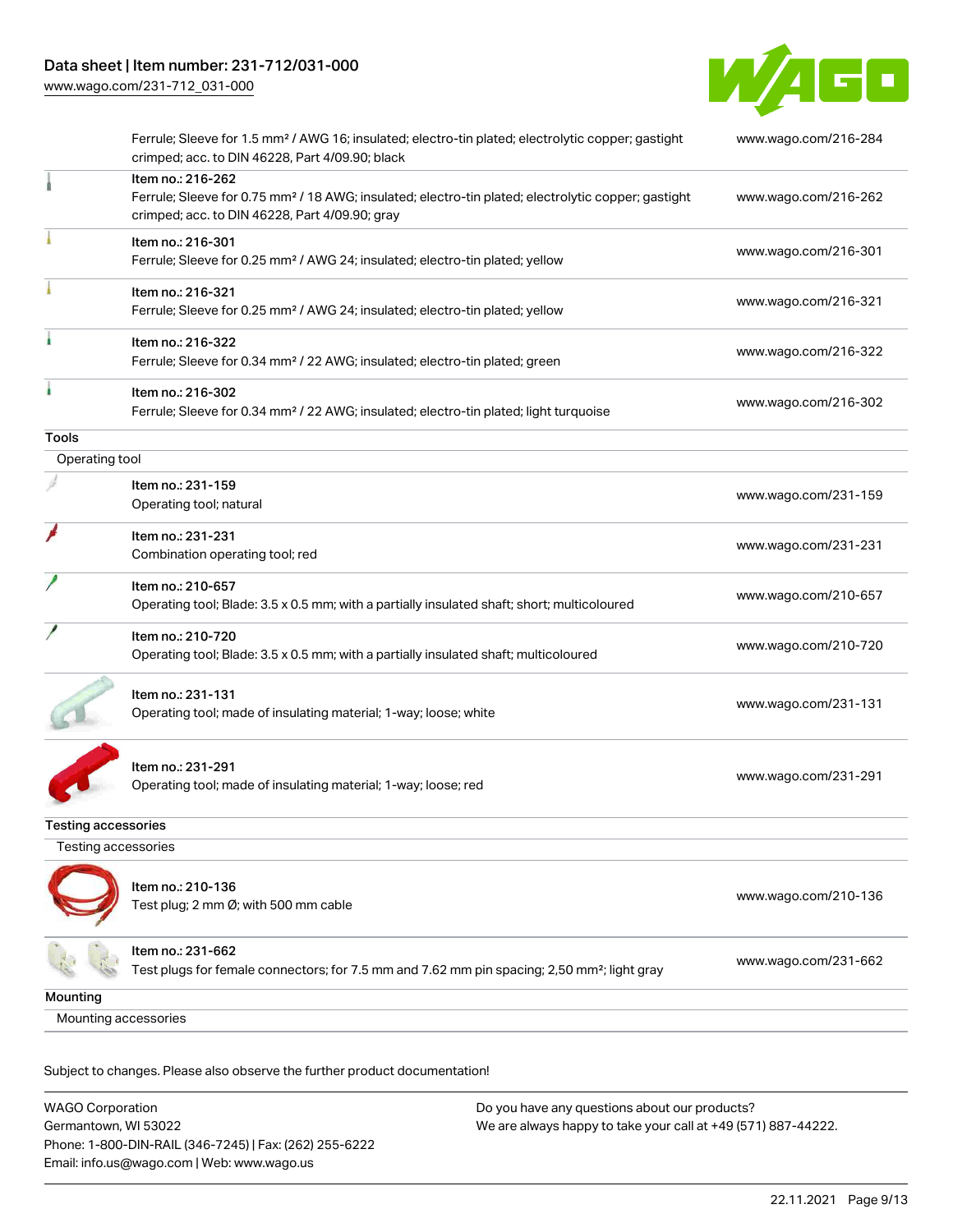[www.wago.com/231-712\\_031-000](http://www.wago.com/231-712_031-000)



|                                                                    | Item no.: 209-147                                                                                      |          | www.wago.com/209-147 |
|--------------------------------------------------------------------|--------------------------------------------------------------------------------------------------------|----------|----------------------|
|                                                                    | Self-tapping screw                                                                                     |          |                      |
|                                                                    | Item no.: 231-194                                                                                      |          | www.wago.com/231-194 |
|                                                                    | Self-tapping screw; B 2.2x13, fixing hole 1.8 mm Ø                                                     |          |                      |
|                                                                    | Item no.: 231-195                                                                                      |          |                      |
|                                                                    | Screw with nut; M2x12; for fixing element                                                              |          | www.wago.com/231-195 |
|                                                                    | Item no.: 231-295                                                                                      |          |                      |
|                                                                    | Screw with nut                                                                                         |          | www.wago.com/231-295 |
| Cover                                                              |                                                                                                        |          |                      |
| Cover                                                              |                                                                                                        |          |                      |
|                                                                    | Item no.: 231-669                                                                                      |          |                      |
|                                                                    | Lockout caps; for covering unused clamping units; orange                                               |          | www.wago.com/231-669 |
| Marking accessories                                                |                                                                                                        |          |                      |
| Marking strip                                                      |                                                                                                        |          |                      |
|                                                                    | Item no.: 210-331/762-202                                                                              |          |                      |
|                                                                    | Marking strips; as a DIN A4 sheet; MARKED; 1-16 (100x); Height of marker strip: 2.3 mm/0.091 in; Strip | /762-202 | www.wago.com/210-331 |
|                                                                    | length 182 mm; Horizontal marking; Self-adhesive; white                                                |          |                      |
|                                                                    | Item no.: 210-332/762-020                                                                              |          |                      |
|                                                                    | Marking strips; as a DIN A4 sheet; MARKED; 1-20 (80x); Height of marker strip: 3 mm; Strip length 182  |          | www.wago.com/210-332 |
|                                                                    | mm; Horizontal marking; Self-adhesive; white                                                           | /762-020 |                      |
| Insulations stops                                                  |                                                                                                        |          |                      |
| Insulation stop                                                    |                                                                                                        |          |                      |
|                                                                    |                                                                                                        |          |                      |
|                                                                    | Item no.: 231-673                                                                                      |          | www.wago.com/231-673 |
| Lecce                                                              | Insulation stop; 0.08-0.2 mm <sup>2</sup> / 0.2 mm <sup>2</sup> "s"; white                             |          |                      |
|                                                                    |                                                                                                        |          |                      |
|                                                                    | Item no.: 231-674                                                                                      |          | www.wago.com/231-674 |
| LEEL                                                               | Insulation stop; 0.25 - 0.5 mm <sup>2</sup> ; light gray                                               |          |                      |
|                                                                    |                                                                                                        |          |                      |
|                                                                    |                                                                                                        |          |                      |
|                                                                    | Item no.: 231-675                                                                                      |          |                      |
| <b>AAAR</b><br>cice                                                | Insulation stop; 0.75 - 1 mm <sup>2</sup> ; dark gray                                                  |          | www.wago.com/231-675 |
|                                                                    |                                                                                                        |          |                      |
|                                                                    |                                                                                                        |          |                      |
|                                                                    |                                                                                                        |          |                      |
| <b>Downloads</b><br>Documentation<br><b>Additional Information</b> |                                                                                                        |          |                      |

| <b>WAGO Corporation</b>                                | Do you have any questions about our products?                 |
|--------------------------------------------------------|---------------------------------------------------------------|
| Germantown, WI 53022                                   | We are always happy to take your call at +49 (571) 887-44222. |
| Phone: 1-800-DIN-RAIL (346-7245)   Fax: (262) 255-6222 |                                                               |
| Email: info.us@wago.com   Web: www.wago.us             |                                                               |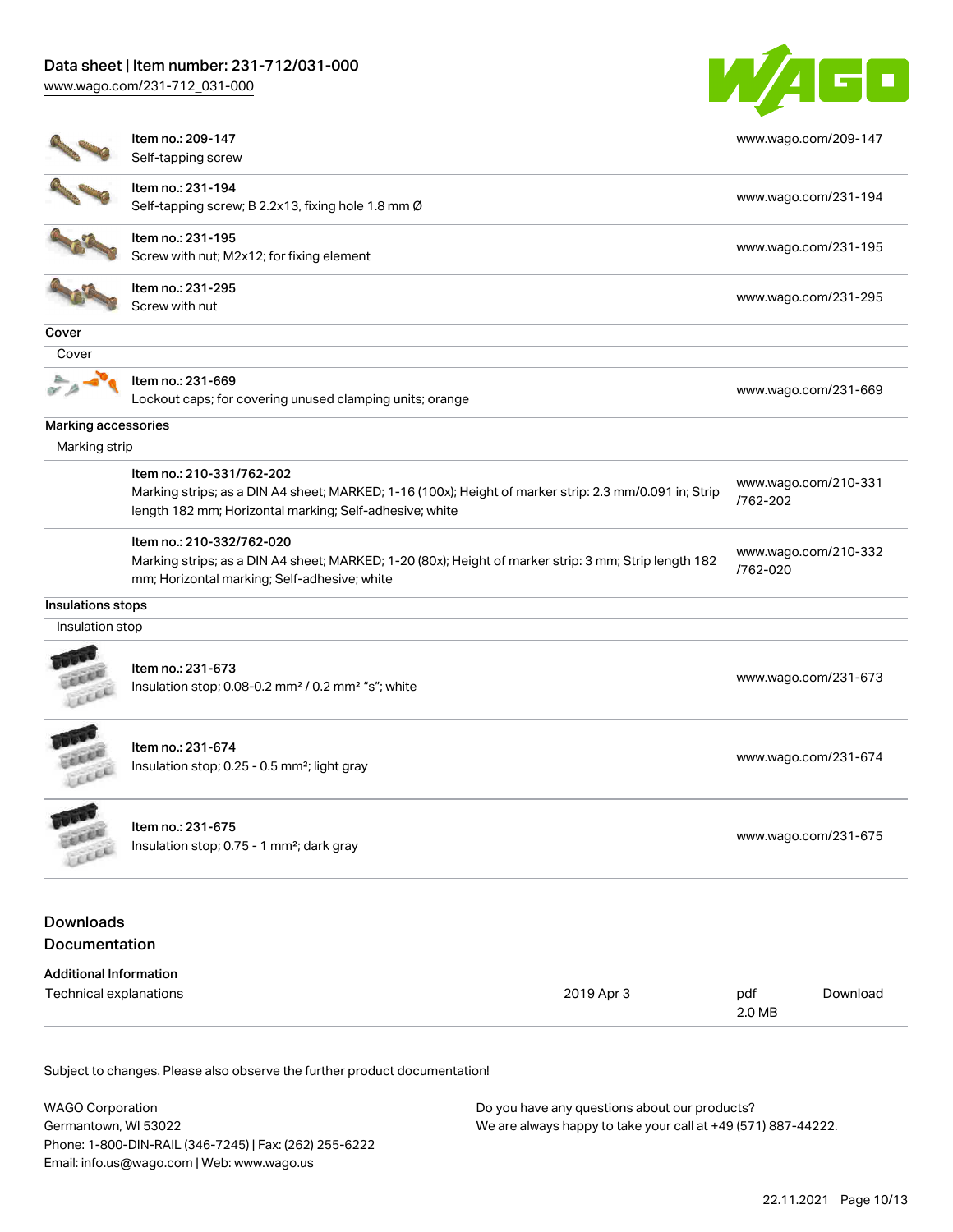

# CAD files

| CAD data                          |            |          |
|-----------------------------------|------------|----------|
| 2D/3D Models 231-712/031-000      | <b>URL</b> | Download |
| <b>CAE</b> data                   |            |          |
| EPLAN Data Portal 231-712/031-000 | <b>URL</b> | Download |
| ZUKEN Portal 231-712/031-000      | <b>URL</b> | Download |
| EPLAN Data Portal 231-712/031-000 | <b>URL</b> | Download |
|                                   |            |          |

## Environmental Product Compliance

| <b>Compliance Search</b>                                                                                                                                       |     |          |
|----------------------------------------------------------------------------------------------------------------------------------------------------------------|-----|----------|
| Environmental Product Compliance 231-712/031-000                                                                                                               | URL | Download |
| 1-conductor female connector; CAGE CLAMP <sup>®</sup> ; 2.5 mm <sup>2</sup> ; Pin spacing 7.62 mm; 12-<br>pole; clamping collar; 2,50 mm <sup>2</sup> ; orange |     |          |
|                                                                                                                                                                |     |          |

# Installation Notes



Inserting a conductor via 3.5 mm screwdriver – CAGE CLAMP® actuation parallel to conductor entry.



Inserting a conductor via 3.5 mm screwdriver – CAGE CLAMP® actuation perpendicular to conductor entry.



Inserting a conductor into CAGE CLAMP® unit via operating lever (231-291).

Subject to changes. Please also observe the further product documentation!

WAGO Corporation Germantown, WI 53022 Phone: 1-800-DIN-RAIL (346-7245) | Fax: (262) 255-6222 Email: info.us@wago.com | Web: www.wago.us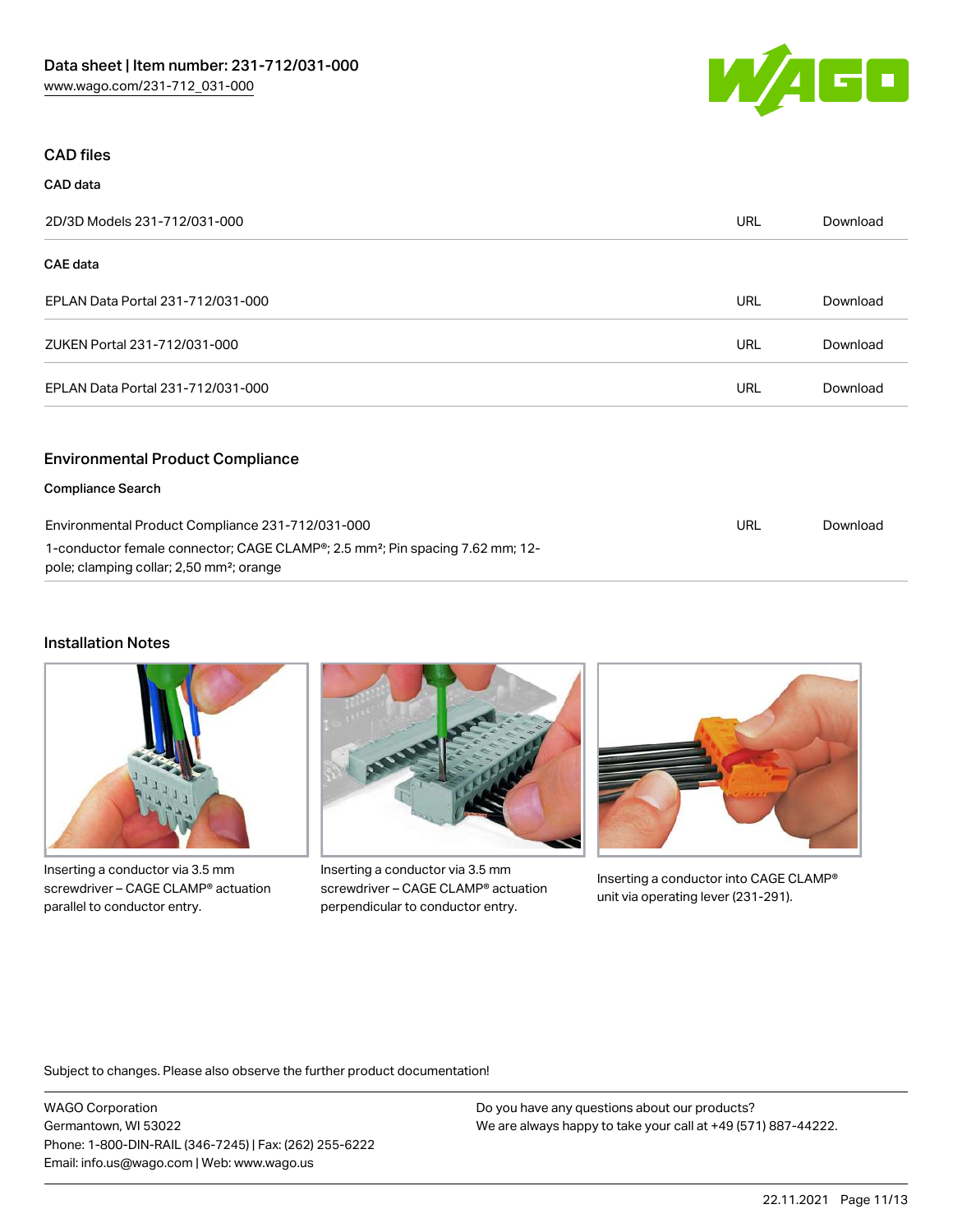



Inserting a conductor via operating tool.



Coding a female connector by removing coding finger(s).



Testing – female connector with CAGE CLAMP®

Integrated test ports for testing perpendicular to conductor entry via 2 or 2.3 mm Ø test plug

#### Installation

Subject to changes. Please also observe the further product documentation!

WAGO Corporation Germantown, WI 53022 Phone: 1-800-DIN-RAIL (346-7245) | Fax: (262) 255-6222 Email: info.us@wago.com | Web: www.wago.us